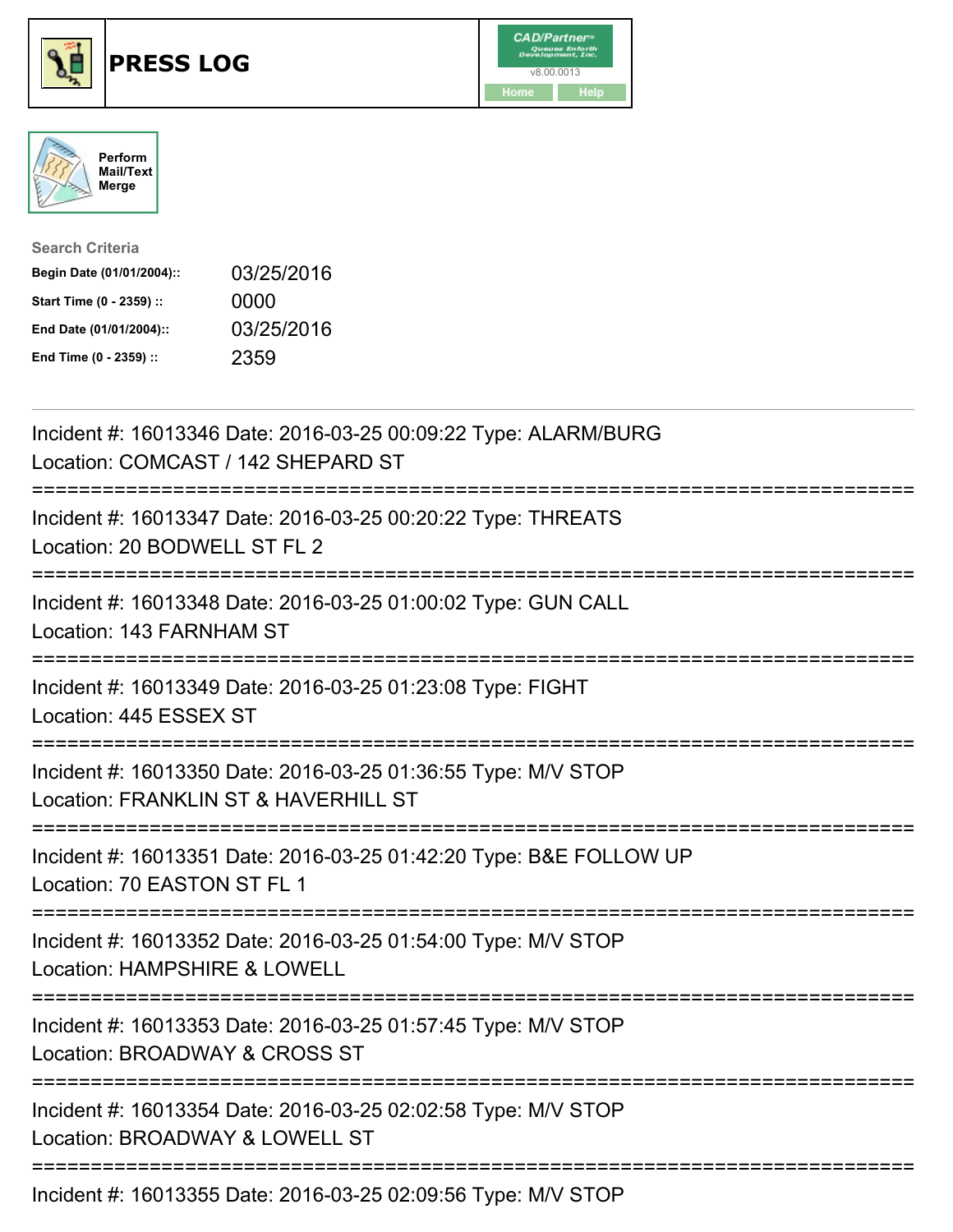| Location: BROADWAY & LOWELL ST                                                                                                                            |
|-----------------------------------------------------------------------------------------------------------------------------------------------------------|
| Incident #: 16013356 Date: 2016-03-25 02:09:59 Type: M/V STOP<br>Location: BROADWAY & LAKE ST<br>:================================                        |
| Incident #: 16013357 Date: 2016-03-25 02:10:45 Type: M/V STOP<br>Location: ELM ST & JACKSON ST                                                            |
| Incident #: 16013358 Date: 2016-03-25 02:30:35 Type: DISTURBANCE<br>Location: 198 PHILIPS ST                                                              |
| Incident #: 16013359 Date: 2016-03-25 03:01:40 Type: FIGHT<br>Location: 158 BUTLER ST                                                                     |
| Incident #: 16013360 Date: 2016-03-25 03:10:23 Type: M/V STOP<br>Location: BROADWAY & ESSEX ST                                                            |
| ===============================<br>--------------<br>Incident #: 16013361 Date: 2016-03-25 03:18:18 Type: M/V STOP<br>Location: HAVERHILL ST & JACKSON ST |
| Incident #: 16013362 Date: 2016-03-25 03:58:48 Type: M/V STOP<br>Location: CHANDLER ST & WATER ST                                                         |
| Incident #: 16013363 Date: 2016-03-25 04:02:23 Type: SPECIAL CHECK<br>Location: MENDEZ FLOWERLOONS / 152 BROADWAY                                         |
| ----------------------------<br>Incident #: 16013364 Date: 2016-03-25 04:08:25 Type: M/V STOP<br>Location: BROADWAY & CONCORD ST                          |
| Incident #: 16013365 Date: 2016-03-25 04:18:22 Type: DISTURBANCE<br>Location: 204 S UNION ST                                                              |
| Incident #: 16013366 Date: 2016-03-25 04:19:28 Type: SPECIAL CHECK<br>Location: 342 BROADWAY                                                              |
| Incident #: 16013367 Date: 2016-03-25 04:52:37 Type: BUILDING CHK<br>Location: CVS PHARMACY / 266 BROADWAY                                                |
| Incident #: 16013368 Date: 2016-03-25 05:03:50 Type: EXTRA SURVEIL<br>Location: AMERICAN MULTI SERVICES / 279 BROADWAY                                    |
| ---------------<br>Incident #: 16013369 Date: 2016-03-25 05:15:54 Type: SPECIAL CHECK                                                                     |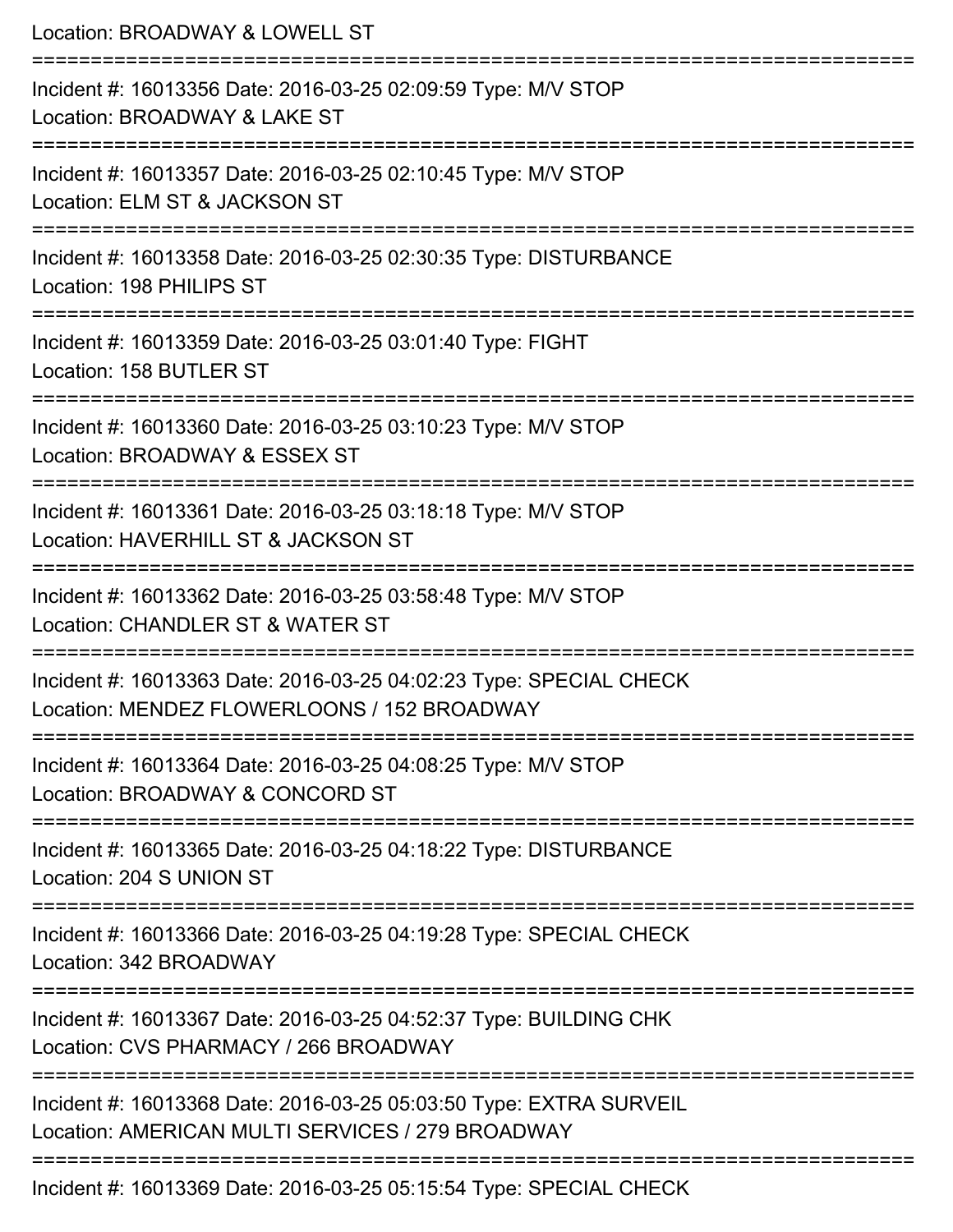| Incident #: 16013370 Date: 2016-03-25 05:27:55 Type: AMBULANCE ASSSI<br>Location: 247 FARNHAM ST FL 1     |
|-----------------------------------------------------------------------------------------------------------|
| Incident #: 16013371 Date: 2016-03-25 05:35:50 Type: BUILDING CHK<br>Location: WALGREENS / 135 BROADWAY   |
| Incident #: 16013372 Date: 2016-03-25 06:13:27 Type: UNWANTEDGUEST<br>Location: 25 BOEHM ST               |
| Incident #: 16013373 Date: 2016-03-25 06:15:01 Type: NOISE ORD<br>Location: 6 E HAVERHILL ST FL 3         |
| Incident #: 16013374 Date: 2016-03-25 06:15:59 Type: ALARMS<br>Location: 70 N PARISH RD                   |
| Incident #: 16013375 Date: 2016-03-25 06:30:19 Type: B&E/MV/PAST<br>Location: 39 MORTON ST                |
| Incident #: 16013376 Date: 2016-03-25 06:39:23 Type: ALARM/BURG<br>Location: 30 ABBOTT ST                 |
| Incident #: 16013377 Date: 2016-03-25 06:54:24 Type: TOW/REPOSSED<br>Location: 334 HOWARD ST              |
| Incident #: 16013378 Date: 2016-03-25 07:03:01 Type: PARK & WALK<br>Location: 0 BROADWAY<br>------------- |
| Incident #: 16013379 Date: 2016-03-25 07:04:14 Type: SUS PERS/MV<br>Location: ALDER ST & POPLAR ST        |
| Incident #: 16013380 Date: 2016-03-25 07:23:30 Type: TOW OF M/V<br>Location: ROAD WORK / 28 KNOX ST       |
| Incident #: 16013381 Date: 2016-03-25 07:23:55 Type: CLOSE STREET<br>Location: THORNDIKE & BERKELY        |
| Incident #: 16013382 Date: 2016-03-25 07:39:47 Type: TRANSPORT<br>Location: LPD / 90 LOWELL ST            |
| Incident #: 16013383 Date: 2016-03-25 07:43:20 Type: CLOSE STREET                                         |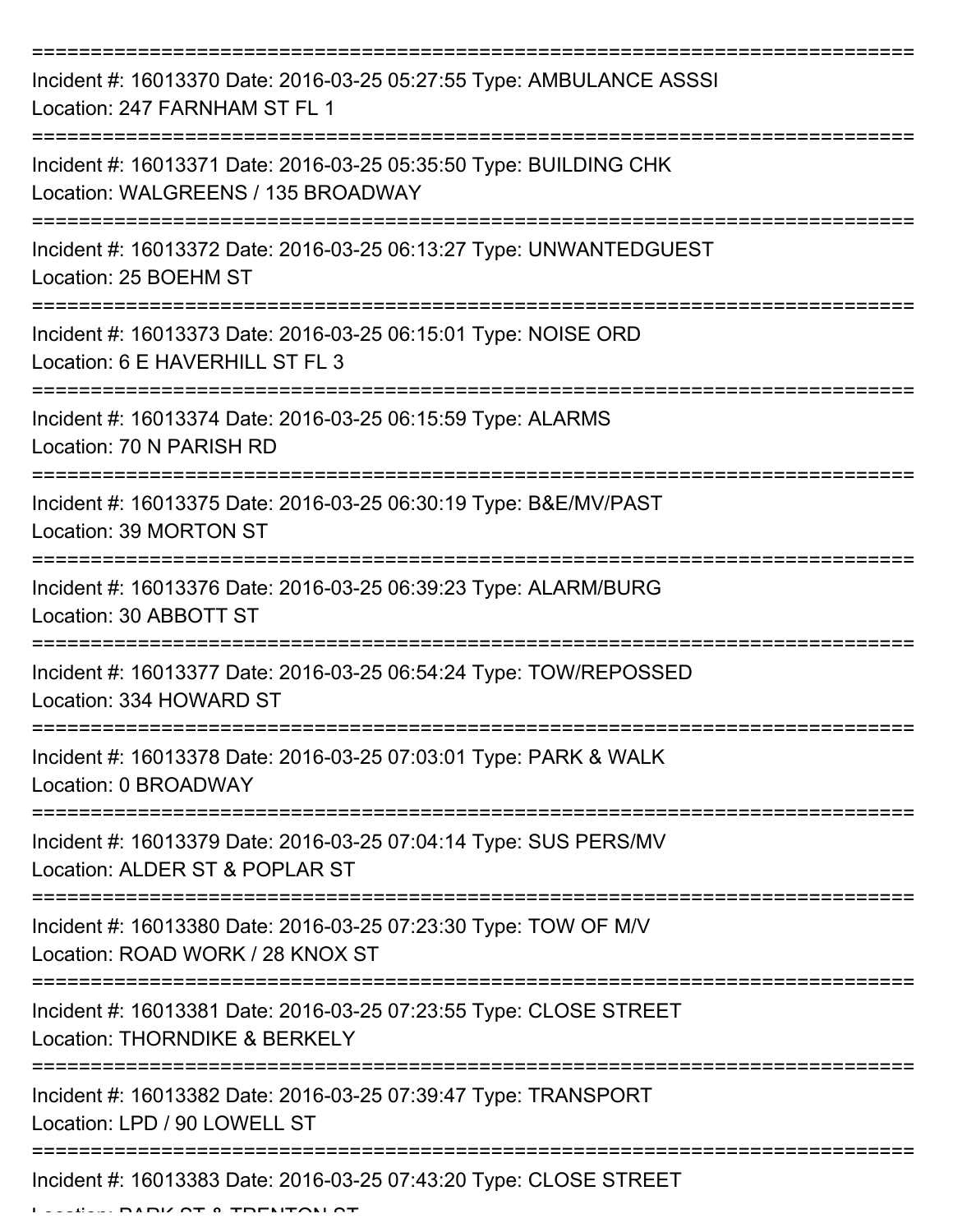| Incident #: 16013384 Date: 2016-03-25 07:50:59 Type: CLOSE STREET<br>Location: BUNKERHILL ST & LAWRENCE ST    |
|---------------------------------------------------------------------------------------------------------------|
| Incident #: 16013385 Date: 2016-03-25 07:57:19 Type: B&E/MV/PAST<br>Location: 142 FARNHAM ST                  |
| Incident #: 16013386 Date: 2016-03-25 08:27:26 Type: 209A/SERVE<br>Location: 73 JACKSON ST FL 3               |
| Incident #: 16013387 Date: 2016-03-25 08:33:59 Type: 209A/SERVE<br>Location: 59 SARGENT ST                    |
| Incident #: 16013388 Date: 2016-03-25 08:37:58 Type: FRAUD<br>Location: 19 MEDFORD ST                         |
| Incident #: 16013389 Date: 2016-03-25 08:44:53 Type: 209A/SERVE<br>Location: 1A BENNINGTON ST                 |
| Incident #: 16013390 Date: 2016-03-25 09:00:22 Type: TOW OF M/V<br>Location: 222 ESSEX ST                     |
| Incident #: 16013391 Date: 2016-03-25 09:10:03 Type: SUS PERS/MV<br>Location: HAMPSHIRE ST & LOWELL ST        |
| Incident #: 16013392 Date: 2016-03-25 09:10:15 Type: ALARM/BURG<br>Location: 35 FERRY ST                      |
| Incident #: 16013393 Date: 2016-03-25 09:11:55 Type: ALARM/BURG<br>Location: OLIVER SCHOOL / 183 HAVERHILL ST |
| Incident #: 16013394 Date: 2016-03-25 09:14:34 Type: AUTO ACC/UNK PI<br>Location: JEFFERSON ST & MT VERNON ST |
| Incident #: 16013395 Date: 2016-03-25 09:30:16 Type: DRUG VIO<br>Location: BROADWAY & CONCORD ST              |
| Incident #: 16013396 Date: 2016-03-25 09:36:48 Type: MAL DAMAGE<br>Location: 32 MORTON ST                     |
| Incident #: 16013397 Date: 2016-03-25 09:49:29 Type: UNKNOWN PROB                                             |

Location: THORNTON AV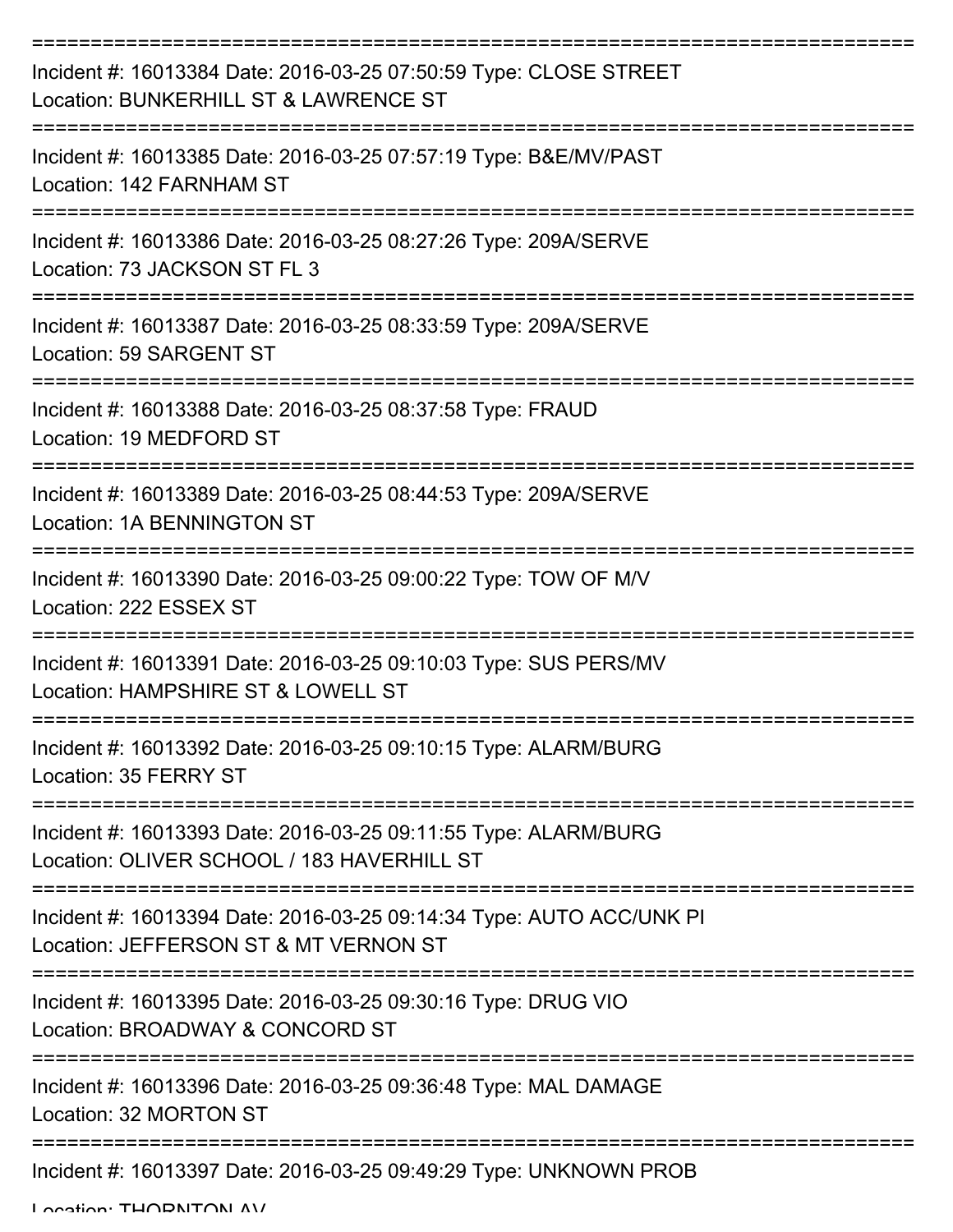| Incident #: 16013398 Date: 2016-03-25 10:35:22 Type: M/V STOP<br>Location: CAMBRIDGE ST & WINTHROP AV                                |
|--------------------------------------------------------------------------------------------------------------------------------------|
| Incident #: 16013399 Date: 2016-03-25 10:39:09 Type: COURT DOC SERVE<br>Location: 68 EASTON ST                                       |
| Incident #: 16013400 Date: 2016-03-25 10:40:14 Type: M/V STOP<br>Location: 435 S UNION ST                                            |
| Incident #: 16013401 Date: 2016-03-25 10:44:32 Type: SUS PERS/MV<br>Location: MCDONALDS / 50 BROADWAY                                |
| Incident #: 16013402 Date: 2016-03-25 10:47:34 Type: GENERAL SERV<br>Location: 200 COMMON ST                                         |
| Incident #: 16013403 Date: 2016-03-25 10:48:44 Type: COURT DOC SERVE<br>Location: 60 KINGSTON ST                                     |
| Incident #: 16013404 Date: 2016-03-25 10:50:30 Type: INVESTIGATION<br>Location: 19 MEDFORD ST                                        |
| Incident #: 16013405 Date: 2016-03-25 10:56:29 Type: SUS PERS/MV<br>Location: 239 BROADWAY                                           |
| Incident #: 16013408 Date: 2016-03-25 11:03:29 Type: M/V STOP<br>Location: S UNION ST & WINTHROP AV                                  |
| Incident #: 16013406 Date: 2016-03-25 11:04:13 Type: B&E/MV/PAST<br>Location: AMESBURY ST & METHUEN ST                               |
| Incident #: 16013407 Date: 2016-03-25 11:10:54 Type: MEDIC SUPPORT<br>Location: 50 BROADWAY                                          |
| ========================<br>Incident #: 16013409 Date: 2016-03-25 11:15:54 Type: SUS PERS/MV<br>Location: BURGER KING / 187 BROADWAY |
| Incident #: 16013411 Date: 2016-03-25 11:20:54 Type: SUS PERS/MV<br>Location: 41 MECHANIC ST #1                                      |
| Incident #: 16013410 Date: 2016-03-25 11:21:19 Type: THREATS<br>Location: 3 COMMUNITY AV #2ND                                        |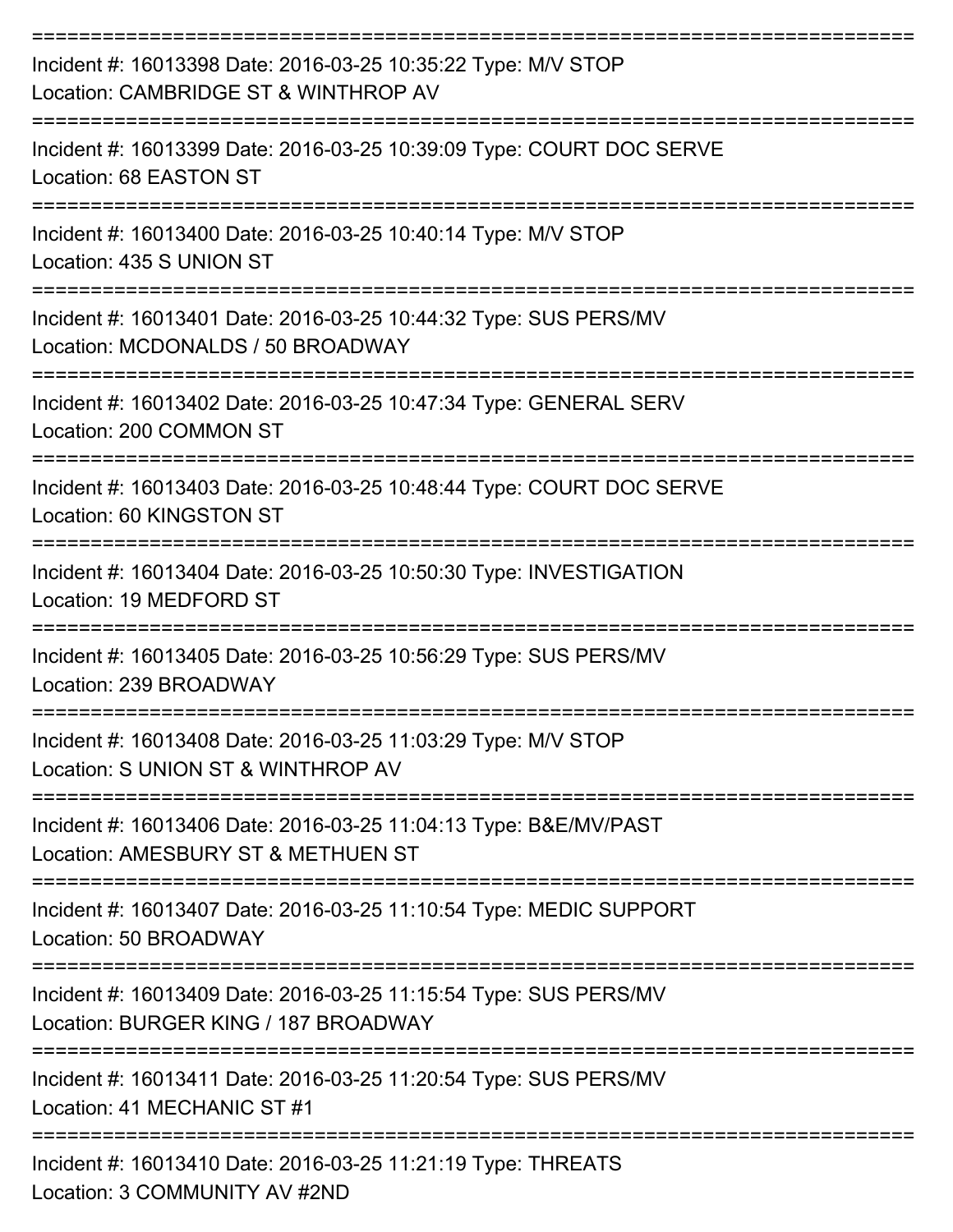| Incident #: 16013412 Date: 2016-03-25 11:42:44 Type: M/V STOP<br>Location: ELKS LODGE / 652 ANDOVER ST                              |
|-------------------------------------------------------------------------------------------------------------------------------------|
| ===========================<br>Incident #: 16013414 Date: 2016-03-25 11:48:04 Type: INVESTIGATION<br>Location: 141 AMESBURY ST #401 |
| Incident #: 16013413 Date: 2016-03-25 11:48:11 Type: 209A/SERVE<br>Location: 73 LYNN ST<br>=============================            |
| Incident #: 16013415 Date: 2016-03-25 11:56:57 Type: INVESTIGATION<br>Location: 141 AMESBURY ST                                     |
| Incident #: 16013416 Date: 2016-03-25 12:04:06 Type: INVESTIGATION<br>Location: 15 WINTHROP AV                                      |
| Incident #: 16013417 Date: 2016-03-25 12:08:43 Type: B&E/PROG<br>Location: 17 BOWDOIN ST                                            |
| Incident #: 16013418 Date: 2016-03-25 12:37:18 Type: SUICIDE ATTEMPT<br>Location: 439 S UNION ST                                    |
| Incident #: 16013419 Date: 2016-03-25 12:45:16 Type: MEDIC SUPPORT<br>Location: 310 HOWARD ST FL 2                                  |
| Incident #: 16013420 Date: 2016-03-25 12:52:17 Type: MV/BLOCKING<br>Location: 26 WELLS ST                                           |
| Incident #: 16013421 Date: 2016-03-25 13:05:39 Type: M/V STOP<br>Location: 190 BROADWAY                                             |
| Incident #: 16013422 Date: 2016-03-25 13:17:04 Type: M/V STOP<br>Location: 8 EVERETT ST                                             |
| Incident #: 16013423 Date: 2016-03-25 13:20:05 Type: MEDIC SUPPORT<br>Location: 691 ESSEX ST #10 FL 1                               |
| Incident #: 16013424 Date: 2016-03-25 13:21:58 Type: M/V STOP<br>Location: CARLETON ST & COOLIDGE ST                                |
| Incident #: 16013425 Date: 2016-03-25 13:25:26 Type: SUS PERS/MV<br>Location: 150 PARK ST                                           |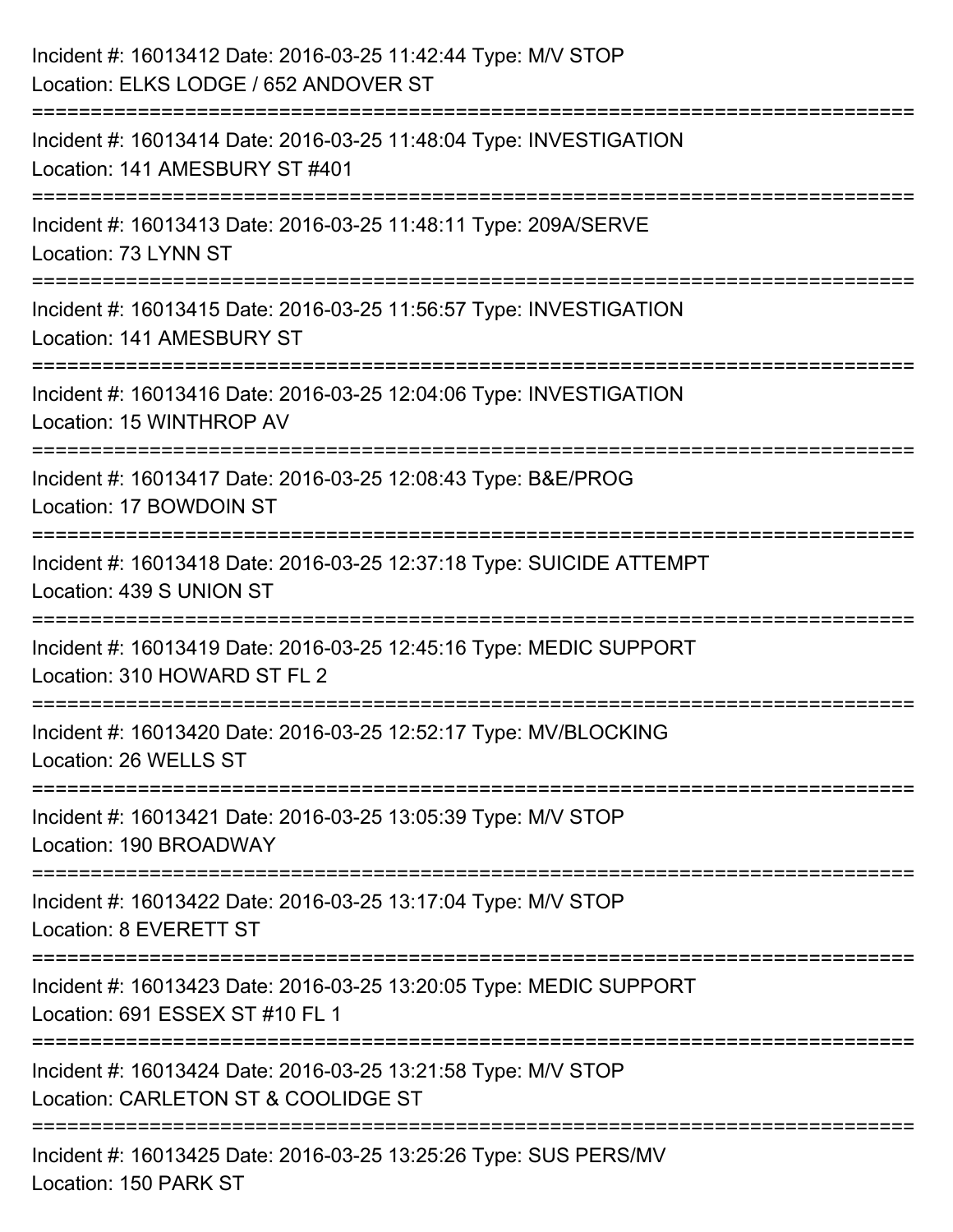| Incident #: 16013426 Date: 2016-03-25 13:28:04 Type: SUS PERS/MV<br>Location: DEMOULAS MARKET / 700 ESSEX ST<br>===================== |
|---------------------------------------------------------------------------------------------------------------------------------------|
| Incident #: 16013427 Date: 2016-03-25 13:31:52 Type: M/V STOP<br>Location: 61 BEACON ST                                               |
| Incident #: 16013428 Date: 2016-03-25 13:43:32 Type: KEEP PEACE<br>Location: 160 JACKSON ST FL 1                                      |
| Incident #: 16013429 Date: 2016-03-25 13:47:54 Type: M/V STOP<br>Location: EVERETT ST & PACKARD ST                                    |
| Incident #: 16013430 Date: 2016-03-25 13:51:05 Type: INVESTIGATION<br>Location: 2 APPLETON ST                                         |
| Incident #: 16013431 Date: 2016-03-25 14:18:50 Type: FIRE<br>Location: AMESBURY ST & ESSEX ST                                         |
| Incident #: 16013432 Date: 2016-03-25 14:21:24 Type: ALARM/BURG<br>Location: 62 EXETER ST<br>=======================                  |
| Incident #: 16013433 Date: 2016-03-25 14:26:15 Type: SEX OFF. PAST<br>Location: 32 WATER ST                                           |
| Incident #: 16013434 Date: 2016-03-25 14:31:16 Type: AUTO ACC/UNK PI<br>Location: 100 WATER ST                                        |
| Incident #: 16013435 Date: 2016-03-25 14:34:50 Type: SUS PERS/MV<br>Location: DUNKIN DONUTS / 99 WINTHROP AV                          |
| Incident #: 16013436 Date: 2016-03-25 14:54:56 Type: SHOPLIFTING<br>Location: GO 1 DOLLAR / 73 WINTHROP AV                            |
| Incident #: 16013437 Date: 2016-03-25 15:25:57 Type: ANIMAL COMPL<br>Location: 3 RESERVOIR DR                                         |
| Incident #: 16013438 Date: 2016-03-25 15:40:31 Type: DOMESTIC/PROG<br>Location: 200 PARKER ST #11                                     |
| Incident #: 16013439 Date: 2016-03-25 16:01:09 Type: MEDIC SUPPORT<br>Location: 393 CHESTNUT ST #135                                  |

===========================================================================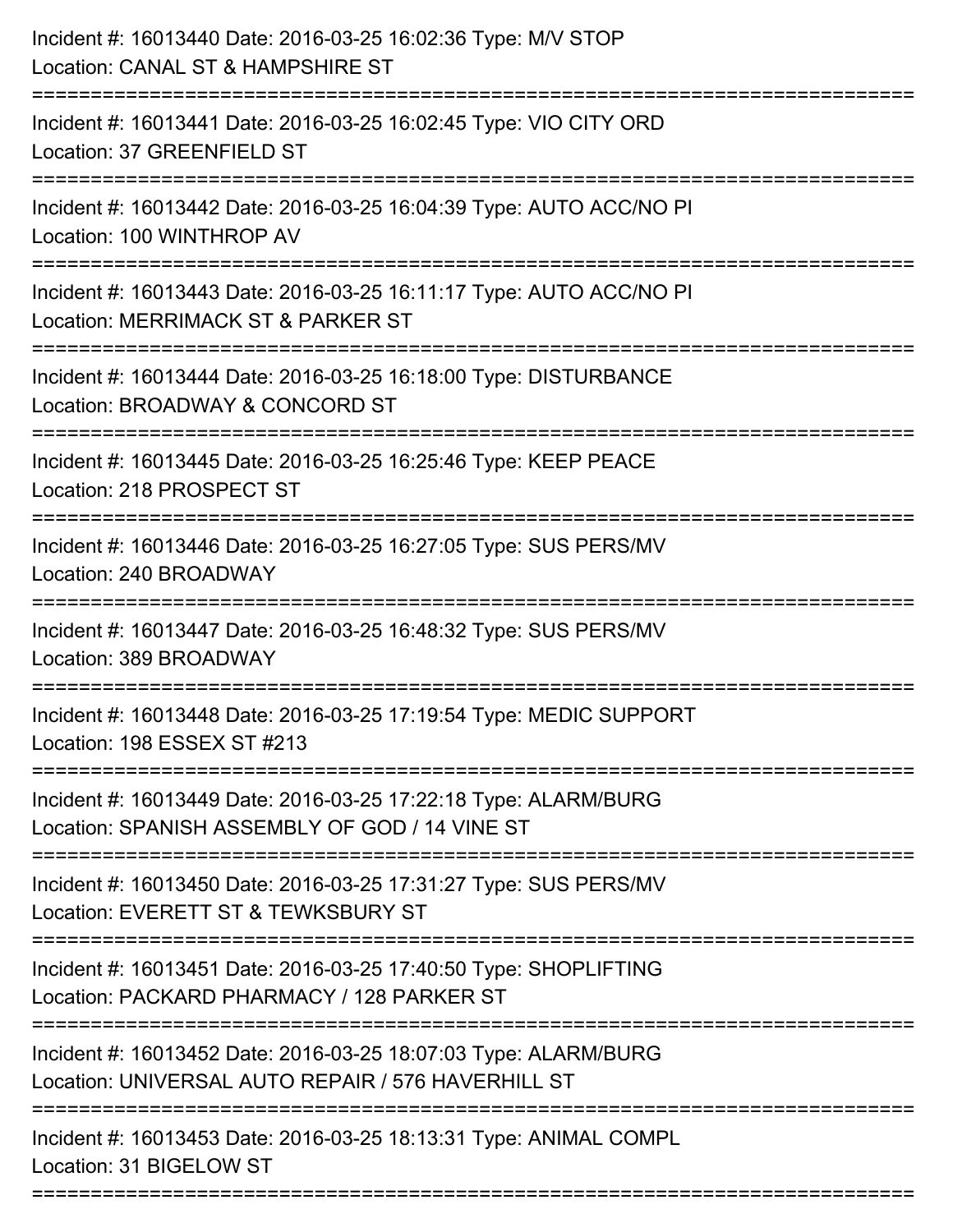Location: 205 S BROADWAY =========================================================================== Incident #: 16013455 Date: 2016-03-25 18:30:14 Type: M/V STOP Location: 345 HAVERHILL ST =========================================================================== Incident #: 16013456 Date: 2016-03-25 18:34:51 Type: M/V STOP Location: ANDOVER ST & BELKNAP ST =========================================================================== Incident #: 16013457 Date: 2016-03-25 18:36:59 Type: M/V STOP Location: HAZEL PL & WATER ST =========================================================================== Incident #: 16013458 Date: 2016-03-25 18:40:33 Type: M/V STOP Location: 700 ESSEX ST =========================================================================== Incident #: 16013459 Date: 2016-03-25 18:45:03 Type: DISTURBANCE Location: CARVER ST & MERRIMACK ST =========================================================================== Incident #: 16013460 Date: 2016-03-25 18:58:40 Type: MISSING PERS Location: 468 LOWELL ST =========================================================================== Incident #: 16013461 Date: 2016-03-25 19:05:37 Type: DISORDERLY Location: 92 SYLVESTER ST =========================================================================== Incident #: 16013462 Date: 2016-03-25 19:35:13 Type: M/V STOP Location: 90 LOWELL ST =========================================================================== Incident #: 16013463 Date: 2016-03-25 19:35:49 Type: M/V STOP Location: 700 ESSEX ST =========================================================================== Incident #: 16013464 Date: 2016-03-25 19:40:48 Type: MAL DAMG PROG Location: 15 BENNINGTON ST =========================================================================== Incident #: 16013465 Date: 2016-03-25 19:46:26 Type: ALARM/BURG Location: THE PARTHUM SCHOOL / 258 F HAVERHILL ST =========================================================================== Incident #: 16013466 Date: 2016-03-25 19:52:47 Type: M/V STOP Location: 141 S UNION ST =========================================================================== Incident #: 16013467 Date: 2016-03-25 20:28:52 Type: A&B D/W/ PROG Location: PLAYBOY CLUB / 80 JACKSON ST ===========================================================================

Incident #: 16013468 Date: 2016 03 25 26 27 28 20:41:48 Type: MAN DOWN DOWN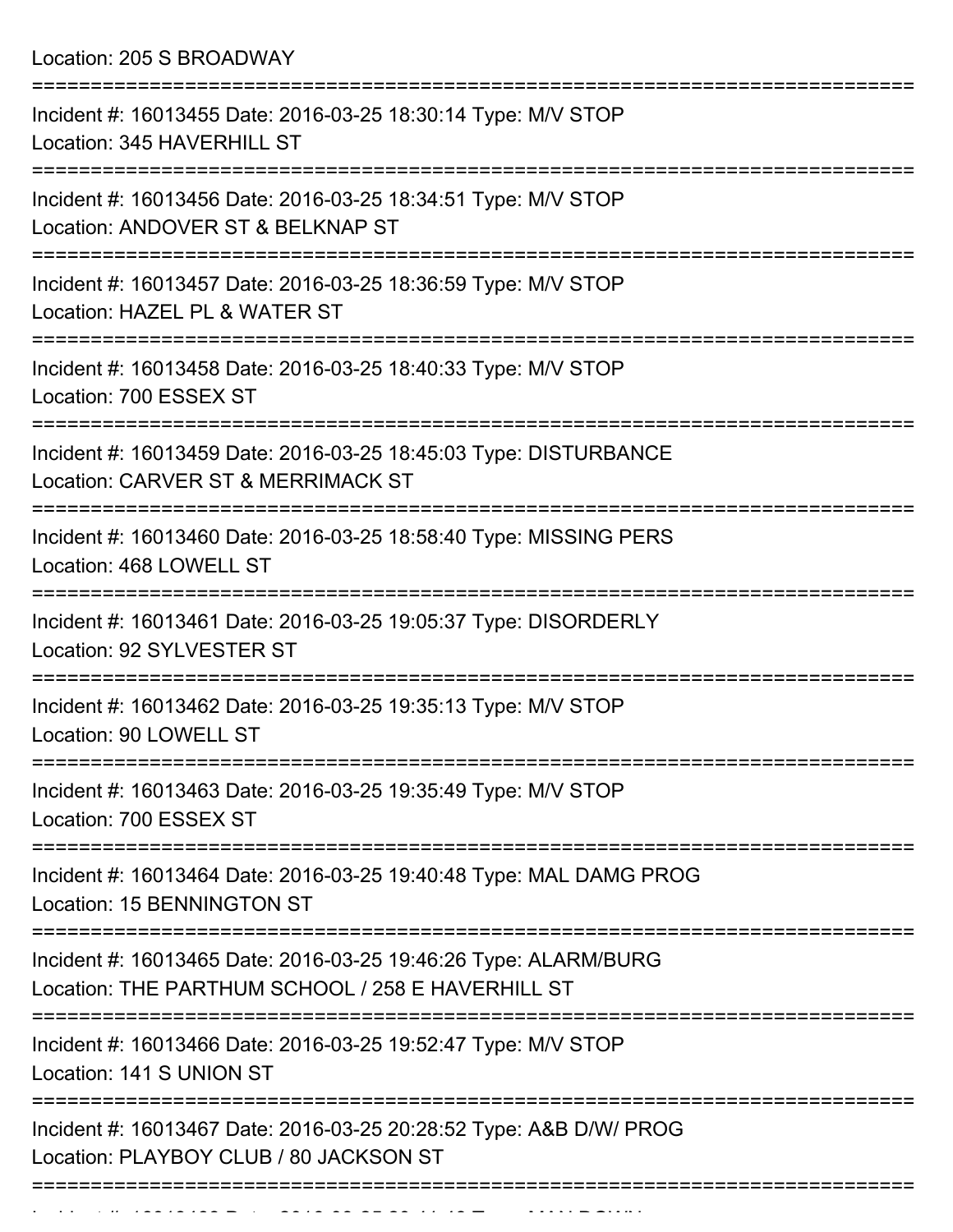Location: 550 BROADWAY FL 3

| Incident #: 16013469 Date: 2016-03-25 21:09:41 Type: DISORDERLY<br>Location: PLEASANT ST & WOODLAND ST              |
|---------------------------------------------------------------------------------------------------------------------|
| Incident #: 16013470 Date: 2016-03-25 21:25:08 Type: M/V STOP<br>Location: HAVERHILL ST & LAWRENCE ST               |
| Incident #: 16013471 Date: 2016-03-25 21:29:04 Type: M/V STOP<br>Location: GROTON ST & S BROADWAY                   |
| Incident #: 16013473 Date: 2016-03-25 21:32:57 Type: SUS PERS/MV<br>Location: GROTON ST & BROOKFIELD                |
| Incident #: 16013472 Date: 2016-03-25 21:33:42 Type: A&B PAST<br>Location: LAWRENCE GENERAL HOSPITAL / 1 GENERAL ST |
| Incident #: 16013474 Date: 2016-03-25 21:44:06 Type: MEDIC SUPPORT<br>Location: 25 HANCOCK ST #1 FL 1               |
| Incident #: 16013475 Date: 2016-03-25 21:49:42 Type: B&E/PAST<br>Location: 39 CAMELLA TEOLI WY                      |
| Incident #: 16013476 Date: 2016-03-25 21:51:19 Type: MEDIC SUPPORT<br>Location: 123 WHITE ST #BLDG 9                |
| Incident #: 16013477 Date: 2016-03-25 21:53:51 Type: SUS PERS/MV<br>Location: 25 MARSTON ST                         |
| Incident #: 16013478 Date: 2016-03-25 21:55:51 Type: ANIMAL COMPL<br>Location: JACKSON ST & PARK ST                 |
| Incident #: 16013479 Date: 2016-03-25 22:10:50 Type: M/V STOP<br>Location: HAVERHILL ST & RESERVOIR ST              |
| Incident #: 16013480 Date: 2016-03-25 22:20:54 Type: M/V STOP<br>Location: HIGHGATE ST & RESERVOIR ST               |
| Incident #: 16013481 Date: 2016-03-25 23:01:08 Type: M/V STOP<br>Location: BROADWAY & LOWELL ST                     |
|                                                                                                                     |